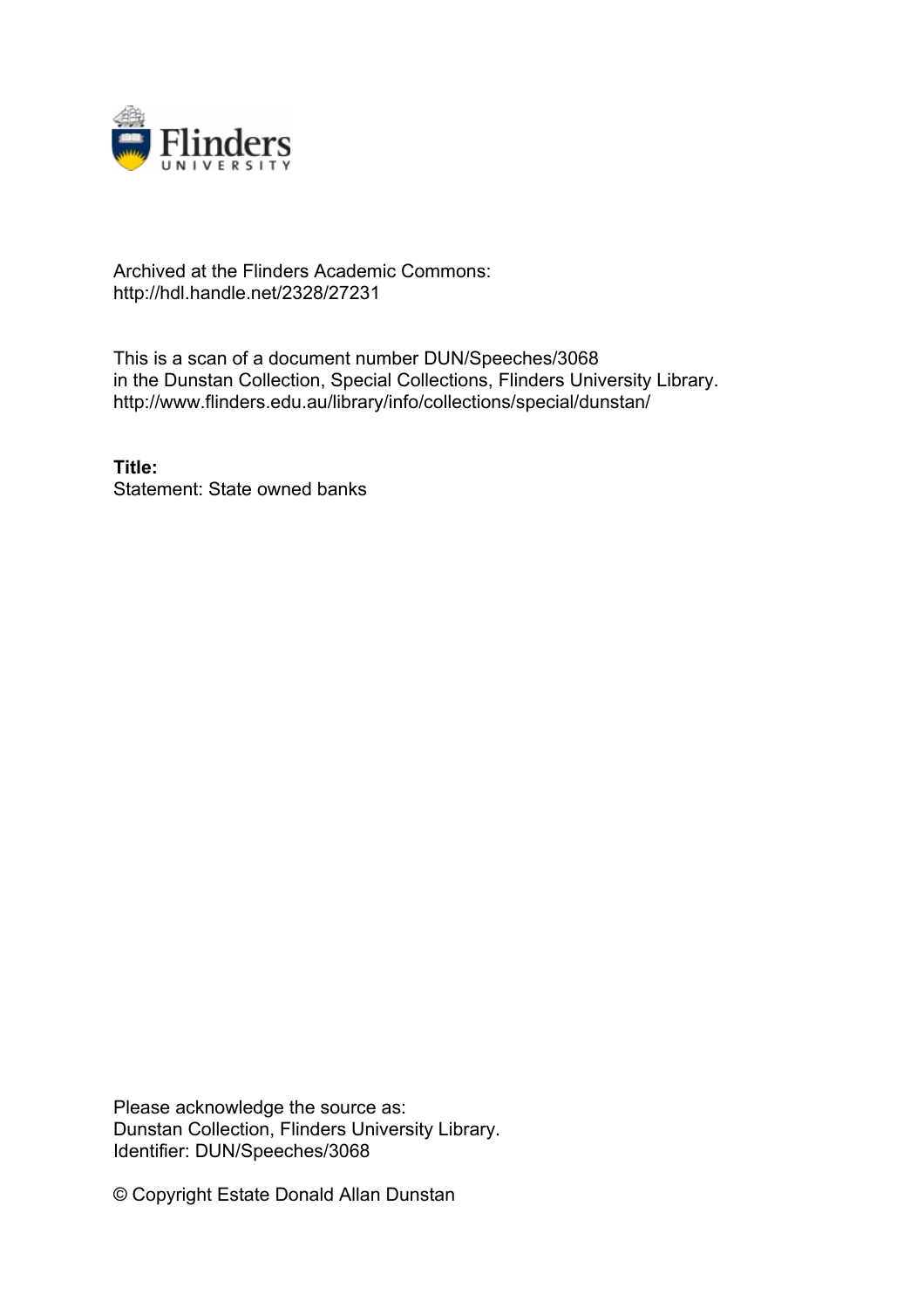3068



**BENT from the Premier** 

August 12, 1 976\* \_ , . . \_<sup>t</sup>

**State Administration Centre. Victoria Square, Adelaide, Embargo South Australia 5001 227 2688** 

## STATE OWNED BANKS.

The Government has absolutely no intention of altering the statutory charter and the protections in the present legislation affecting the State Bapk and the Savings Bank. We have no policy to do so  $\div$  we have made it perfectly clear that all the statutory protections which are in those Acts will be  $^\top$ maintained. We have never had a plan to do anything else.

The Government does not intend to set up a State run finance company.. There can be no evidence.whatever that we intend to do so. The depositors funds in the Savings Bank and the State Bank are not going to be used for anything other than the authorised purposes which the statutes provide and the attack which Dr. Tonkin has made, on the basis of his own fantasy, is simply designed to harm the competitive position of the State owned banks as compared with the private banking system.

The money deposited with the State owned banks stays in South Australia and works for all South Australians.

the

The only thing that Dr. Tonkin can point to that/Government has done is we Increased the services given to customers of the Savings Bank and the State Bank. We have provided an additional service for home-loan borrowers from the State Bank by making bridging finance available through the State Government Insurance Corporation in competition with the private finance companies. The extension of that service has advantages the customers and the depositors.

I have always understood that there was a long running advertisement supported by the Liberal Party that said that everybody gained from competition between banks. Dr. Tonkin obviously does not believe that our revered State owned institutions which have given such tremendous service should be allowed to be in a competitive position.

The organisations will remain separate and in accordance with their statutes. But as in the case of the Commonwealth banks it is vital that the Trading bank and Savings Bank co-operate in giving a full range of services and that is all that is happening.